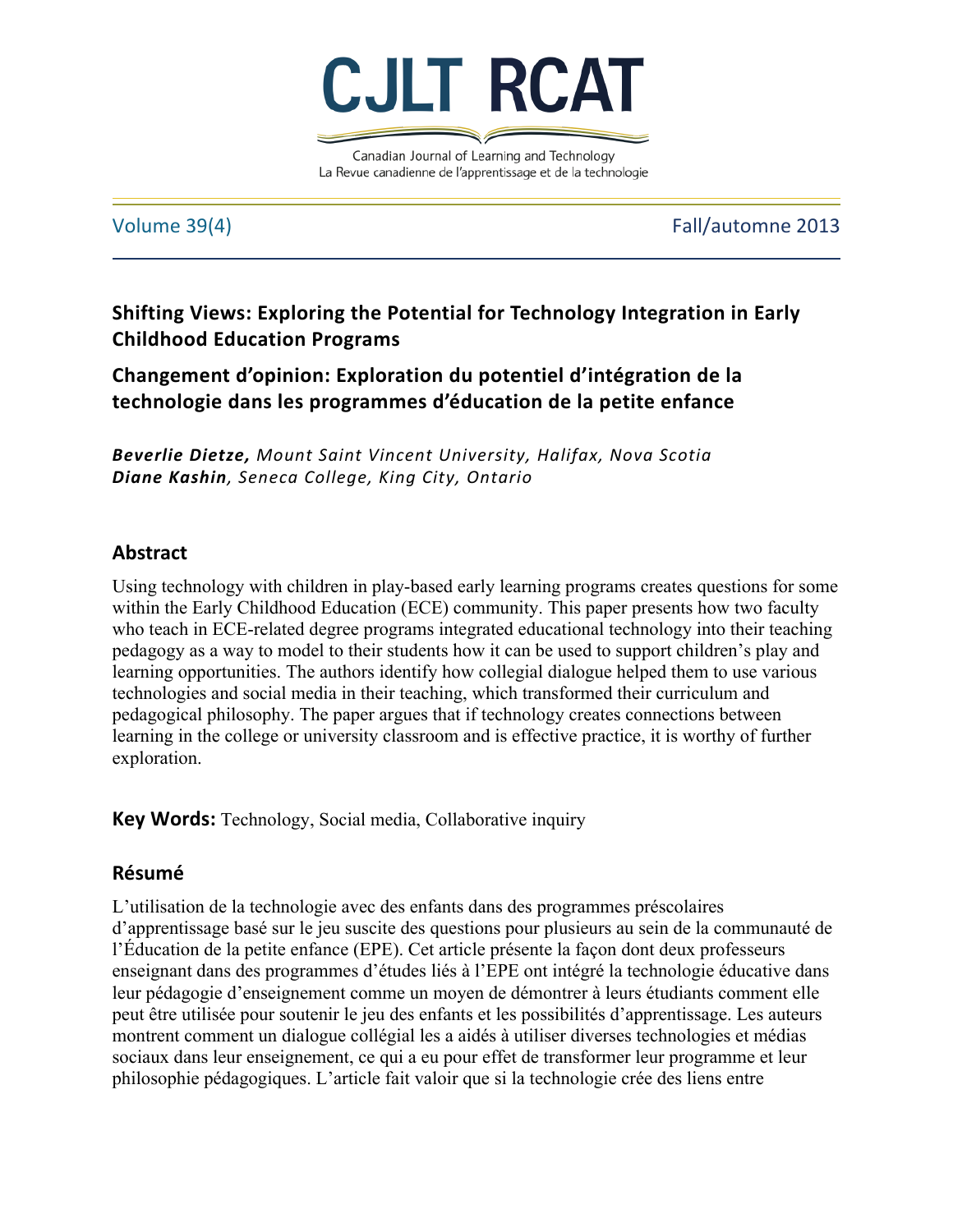l'apprentissage en milieu postsecondaire et une pratique efficace, elle est par conséquent digne d'une exploration plus poussée.

**Mots clés:** technologie, médias sociaux, recherche collaborative

#### **Introduction**

Early childhood education (ECE) is a field of study that focuses on the care and education of children from infancy to school age. Early childhood education professionals plan and implement play-based experiences with the children in early learning programs. Current research is emphasizing that technology in early learning programs "supports and increases young children's skills in social, cognitive, language, literacy, writing and mathematics realms" (McManis & Gunnewig, 2012, p. 15). The use of technology in play-based programs is positioned to change the way children engage in play, exploration and their overall learning experiences (McManis & Gunnewig, 2012; Parikh, 2012; Shifflet, Toledo & Mattoon, 2012). Such findings suggest that early learning professionals require the skills to integrate technology into play-based experiences with children that follow sound pedagogical principles (McNierney, 2004). Using technology with children is changing the landscape of play-based early learning environments (Dietze & Kashin, 2012).

With the influx of technology and social media in the lives of young children, those who teach early learning students need to consider the place technology (e.g. mobile devices) and social media (e.g. Facebook, Twitter, YouTube) have in their teaching and learning environments. With students demanding up-to-date interactive teaching and learning experiences (Clifton & Mann, 2011; Downing & Dyment, 2013) we, the authors, two faculty in higher education, embarked on a collaborative journey of inquiry to explore the influence that educational technological integration would have on our teaching practices and pedagogy. This inquiry was fueled by an awareness that ECE students arrive in our classrooms more technologically advanced than ever before, so we wanted to understand this new generation of learners (Doyle, 2008; Weimer, 2010). Whether they are digital natives, the net generation, the Google generation or the millennials, students are experienced in digital interaction and they bring knowledge about computers, and experience with social media and technology in general into the learning environment (Clifton & Mann, 2011; Helsper & Eynon, 2009; Junco & Mastrodicasa, 2007). For the purpose of this article, we view educational technology broadly - as a process of using technologies to improve teaching and learning (Roblyer & Doering, 2010).

Research on early childhood education has historically indicated that play is the medium for young children to learn. Through active play children use their imaginations and participate in an array of hands-on experiences as they construct new ideas and understanding about their world (Shifflet et al., 2012). Shifflet, et al., (2012) determined that when technology is added to the early learning environment, "the interface may be different, but the principles [of play and learning] remain the same" (p. 37). ECE students benefit from developing the knowledge and skills to use technology, not as a substitute for hands-on experiences but as a way to expand children's play options, ideas, problem-solving strategies and learning. This requires using technology in ways that would be considered developmentally appropriate (Copple & Bredekamp, 2009).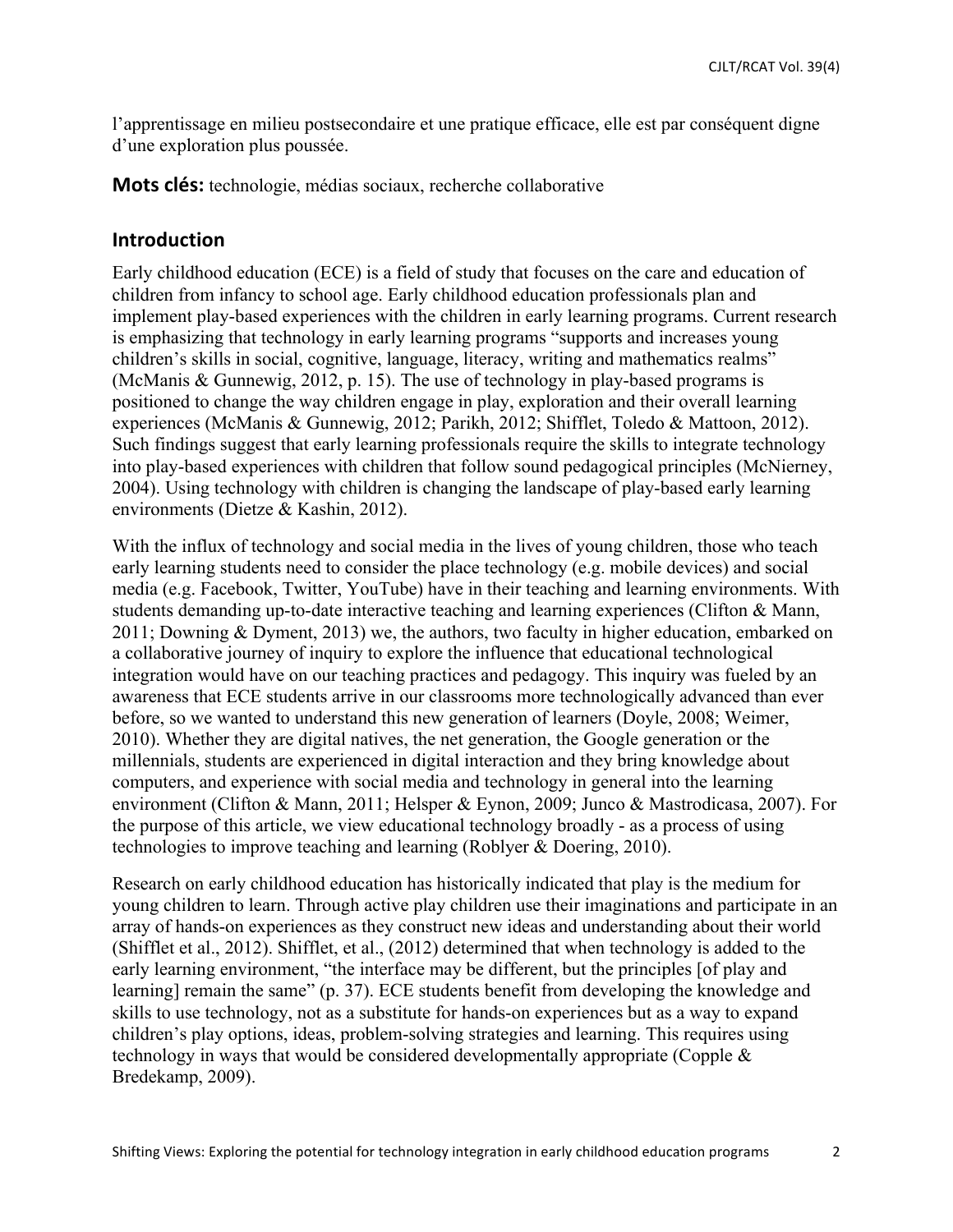Rather than focusing attention on protecting children from technology, a re-framed image of children is necessary: one that views them as competent and capable of learning with technology in a social construct (Gandini , Hill, Cadwell & Schwall, 2005). ECE students can actively coconstruct knowledge within their own technologically-rich learning communities and in turn can do the same with children. Technology, when used by early learning professionals and children, can provide a platform for learning in a social world within and beyond the play environment (McManis & Gunnewig, 2012).

When technology is used in early learning or higher education environments, it has the potential to change the learning experience for participants from one of being passive recipients of an expert's ideas of what should be taught and learned, to one where learners of all ages can actively navigate their own learning or co-construct knowledge with others (McNierney, 2004). Sharing ideas, questions, and problems enhances the learning experience; it becomes more meaningful and memorable. As we explored educational technology in our individual practices and through the sharing of experiences, we took the position that one way to support ECE graduates in being knowledgeable and prepared to incorporate technology in meaningful ways in children's play and curriculum was to integrate technology into our ECE learning environments (Clifton & Mann, 2011; McManis & Gunnewig, 2012). Borrowing from the theories of Hawkins (2002), when adults have the experience of "messing about" or playing with technology, the potential becomes evident. For the authors, a year of exploring educational technology has established its place of prominence within our teaching and we are compelled to think more deeply about broader implications of technology in ECE degree programs.

In this article, we situate a contemporary perspective of educational technology within the context of early childhood education programs. We frame the discussion around two central perspectives: (a) How, as ECE faculty, can we integrate educational technology into teaching as a way to model how it can be used to support children's play-based learning; and (b) how can we help students studying ECE to gain experience with educational technologies so that they develop the skills to integrate technology effectively into their practice? Technology requires integration in order for benefits to learning to be realized. Overcoming resistance and apprehension to technology is a requirement in order for ECE faculty to become aware of possibilities (McNierney, 2004; Underwood & Dillon, 2011). For us, the introduction of technology into our teaching, and the process of re-shaping our pedagogy to include technology created a road with new pathways and intersections, leading to intentional and serendipitous dialogue and learning.

Within a twelve-month timeframe, we engaged in the process of examining and applying technological tools in our classrooms, including social media. Our collegial dialogue led us to engage in deep thinking about the resistance to technology, given the positive influence it has had on our practices (Downing & Dyment, 2013; Underwood & Dillon, 2011). We collectively acknowledged that using various technologies and social media took us outside of our comfort zone. Despite the discomfort, we believed that it was important for us to transform our curriculum so that we could stretch our learning and pedagogy beyond our familiar practices (Underwood & Dillon, 2011). The process of using and integrating technology contributed to changing our pedagogical philosophy, professional learning processes, and confidence level as educators.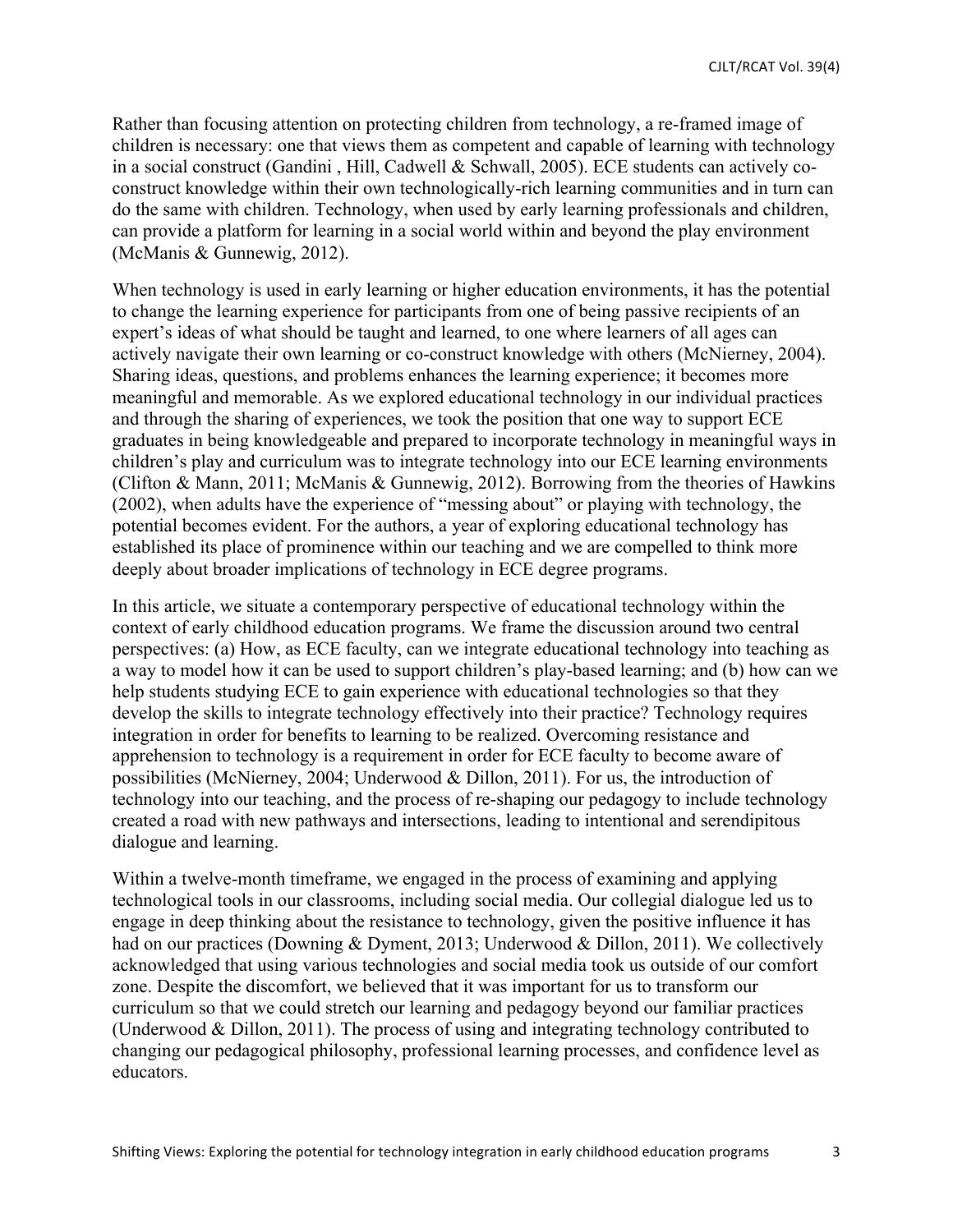CJLT/RCAT Vol. 39(4)

## **The Technological Debate**

ECE faculty aware of the various debates about providing children in early learning programs with access to technology and social media know that these are fueled by a number of experts, including educators and psychologists who express concern that computers and technology devices stifle children's learning and creativity (Cordes & Miller, 2000; Oppenheimer, 2003). Elkind (2007) has consistently stated that technology should not be a substitute for play experiences and professionals should be cautious about technology in children's places of play. Others suggest that opportunities for children to learn through play is being reduced because of the amount of time they are spending in front of television, computer screens, or using technology assisted toys (Plowman, McPake & Stephen, 2010). However, when viewed as a process, technology can contribute to opportunities to play while learning. Singer, Golinkoff and Hirsh-Pasek (2006) remind us that play equals learning. Incorporating technology with play can be educational at all developmental levels (NAEYC & Fred Rogers Center, 2012).

The National Association for the Education of Young Children (NAEYC) and the Fred Rogers Center for Early Learning and Children's Media (2012), in their joint position statement "Technology and Interactive Media as Tools in Early Childhood Programs Servicing Children from Birth through Age 8," offer guidance on how young children learn and develop. The statement acknowledges the opportunities and challenges of using technology in early learning programs (Parikh, 2012). Parihk (2012) identified that, despite the challenges, one of the key messages in the joint statement is that "when used intentionally and appropriately, technology is an effective tool to support learning and development" (p. 10). Advocates who use technology with young children are clear about certain activities, such as electronic worksheets for preschoolers should be viewed as being inappropriate. Technology is not used as a substitute for active play; it is an enhancement to children's play experiences (Dietze  $&$  Kashin, 2012). When used intentionally by early childhood educators, technology can promote effective learning and development (NAEYC, 2012). For example, technology tools such as YouTube clips of children's block construction can trigger new or different play options for children.

Scarlett, Naudeau, and Salonius-Pasternak (2005) suggested that the advancement of technology in children's play, whether it be with computers or toys with motors, is the first qualitatively different form of play to be introduced since before the turn of the twentieth century. For ECE faculty who support the position that technology is contributing to a new form of play, there is a need to figure out what this means in their teaching and learning (Downing & Dyment, 2013; Laffey, 2004; Underwood & Dillon, 2011) within both ECE higher education programs and early learning programs with children.

Thinking of technology as a tenet of play leaves some within the ECE community questioning whether to use it at all, while others grapple with its integration (Underwood & Dillon, 2011). Some struggles are related to long-held beliefs of what play and learning should look like, even though advocates who incorporate technology into play maintain the importance of honouring the principles of constructivism, experiential learning theories, and the progressive education movement (Dewey, 1938; Vygotsky, 1978). Incorporating technology into early learning programs is based on the premise that it is "open-ended and that it provides opportunities for children to discover, make choices, and to experience the impact of their decisions" (Dietze  $\&$ Kashin, 2012, p. 332). Young children can be effective teachers for their peers and learning in a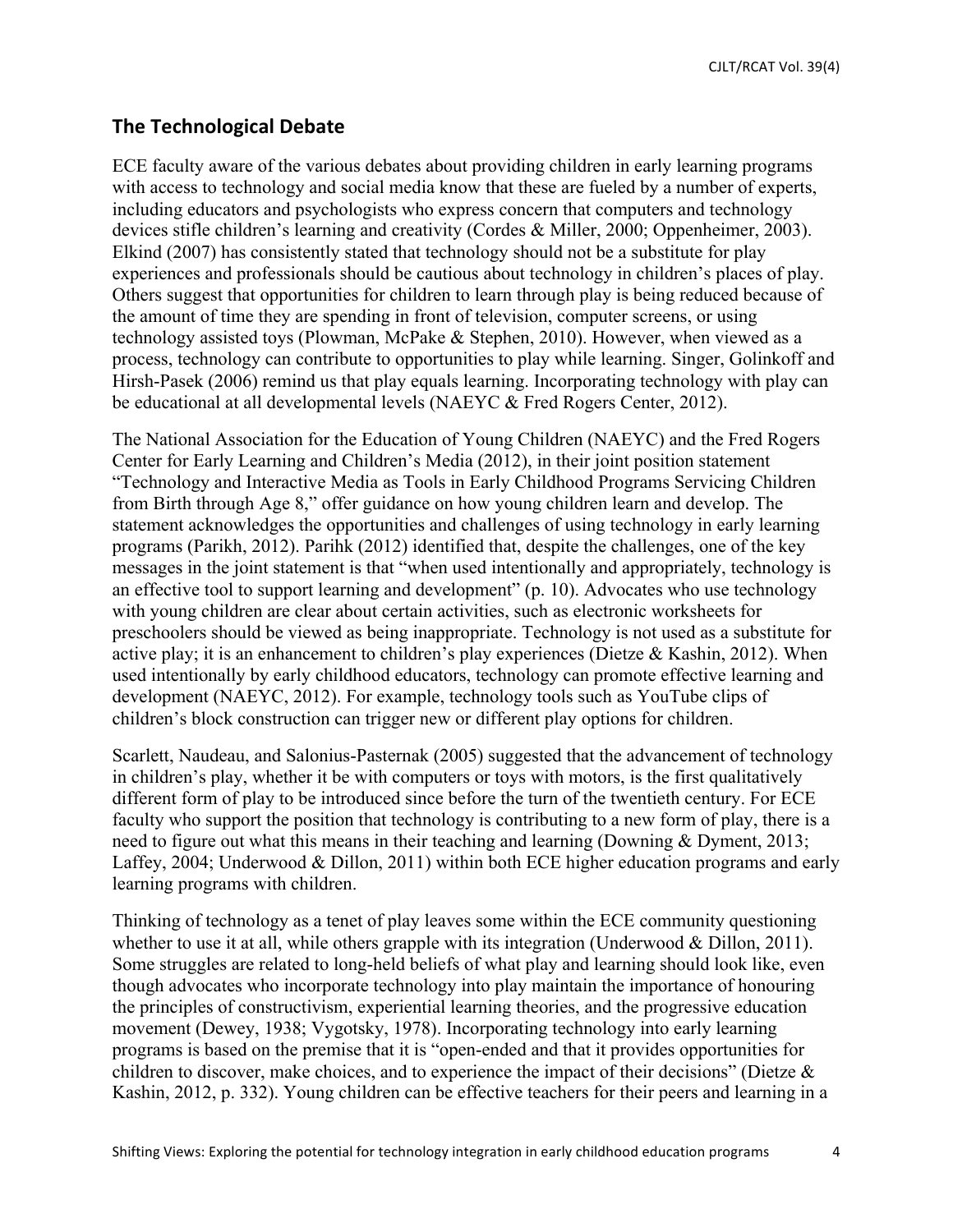social context can be joyfully collaborative, especially when more knowledgeable children become mentors to children with less experience within the play experience (McManis & Gunnewig, 2012; Plowman & Stephen, 2005).

Faculty who remain current and abreast of the contemporary issues facing early childhood education are rethinking pedagogical strategies used to advance students' knowledge and promote the use of technology with children (Downing & Dyment, 2013). They are reconfiguring ways of practice to reflect research findings (McNierney, 2004). For example, forming friendships is an important experience for children in early learning programs. Studies conducted by McCarrick and Xiaoming (2007) identified that forming friendships is much higher among children using technology than when children are involved at table work experiences such as completing puzzles. Their studies determined that "peer interaction was present during 63% of the computer play and only 7% of the puzzle play" (p. 80). This research puts into question the traditional table work that has been popular in early learning programs. As one question becomes resolved, another is expressed. What is the relationship of technology to children's creativity? Is there a place for children's expression of creativity through technology? Should early learning professionals assume that art and creativity can only be expressed with paint, paper, markers, and crayons? Why or why not? These questions cause disequilibrium in thinking, in practice, and in philosophical orientation (Dietze, 2006).

Disequilibrium can be described as tension that builds when new information collides with prior knowledge, beliefs or values. As educators and collaborators, we welcome these questions and embrace a sense of disequilibrium and discourse as we continue to explore technology integration in our own practice. Banaji, Burn and Buckingham (2010) point to research that has identified that while technology can promote creativity, it is important that educators are not using technological tools for their own sake. Technology as a process can lead to meaningmaking for learners, as it has for the authors. If technology facilitates creativity, then when reflecting on the tension surrounding technology, we look to understand the resistance (Downing & Dyment, 2013; Underwood & Dillon, 2011).

Some of the tension and resistance surrounding the use of technology with children may stem from faculty not pursuing professional learning in the area of children's play and technology (McManis & Gunnewig, 2012). If faculty have not examined the current perspectives on technology, they may not have included technology in their pedagogy (Turja et al., 2009), or they may be using technologies that have not typically been designed for the educational purpose for which they are using it (Mishra & Koehler, 2009). This may mean that our up-and-coming early learning professionals complete their studies without having explored ways to incorporate appropriate technology with the principles of interactive and exploratory play (Dietze & Kashin, 2012). This can result in new graduates either leaving technology out of their practice or using it with children in ways that are not conducive to active play or developmentally appropriate (McManis & Gunnewig, 2012). Findings of a study sponsored by PBS (Public Broadcasting Services & Grunwald Associates 2009; 2011) found that "preschool teachers reported that they limited their use of technology mostly to downloading images and using digital cameras" (McManis & Gunnewig, 2012, p. 15). If this remains the norm in early learning programs, the negative implications for children's play and learning are significant (Parnell & Barlett, 2012). It is critical for early learning professionals to gain the knowledge and skills to select technology that complements children's play and support them in its use.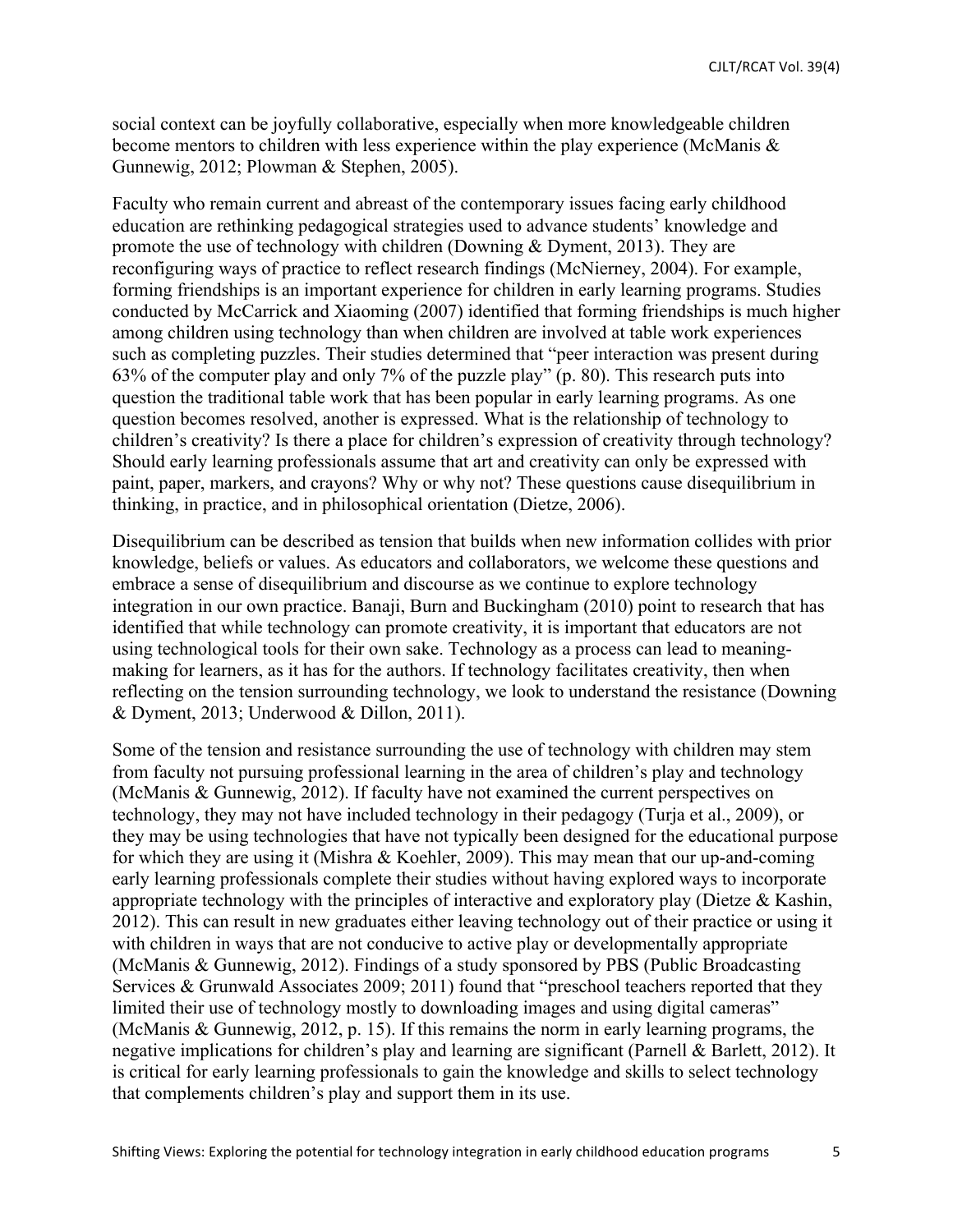As a way to gain knowledge and prepare to make informed decisions about "when to appropriately select, use, integrate, and evaluate technology and media to meet the cognitive, social, emotional, physical and linguistic needs of young children" (NAEYC, 2012, pp. 10-11), educators benefit from themselves exploring, experimenting and using technology (Downing & Dyment, 2013; Underwood & Dillon, 2011). Mishra & Koehler (2009) emphasized the use of technology in educational settings is most successful when teachers gain "a deep experiential understanding, developed through training and deliberate practice" (p. 16). Exposing ECE students to the use of technology and social media during their studies provides them with a foundation to build upon in their professional practice. With ECE students coming into the classroom already exposed to technology, especially social media, we have found that using technology supports professional learning. For example, social media provides platforms for students to participate in collaborative learning experiences (Mitra et al., 2010). Discussions through social media can become a forum to facilitate critical reflection on varying ideas, theories and perspectives such as what is meant by "big ideas." According to MacNaughton (2009), critical reflection is dialogic and it is reflection that will inform technological integration into the early childhood curriculum. Rather than viewing the computers, smartphones, and tablets that college and university students bring to the learning space as distracters, faculty could benefit from viewing these items as tools to support student engagement and to create a community of learners (Mitra et al., 2010). An attitudinal shift that embraces technology will change the direction of professional practice (Downing & Dyment, 2013; Underwood & Dillon, 2011). ECE students, who use social media platforms such as Facebook, Twitter, and YouTube as part of their learning experience, may be more engaged. This increased engagement can lead to deeper thinking and understanding of the multiple viewpoints and strategies associated with integrating developmentally appropriate technology into their work with children (Clifton  $\&$ Mann, 2011).

## **Towards Technology Integration**

Learning to think about technology integration with young children requires faculty, professionals and ECE students to be comfortable using it in various contexts so that they begin to "think big" about its use with children. The process of "thinking big" about technology helps to shift thinking from treating technology and social media as a linear movement, to one that embraces exploration and innovation (Dietze & Kashin, 2012). Faculty members who use technology in their learning environments are in a position to support students in examining how to use technology appropriately with children.

As part of our quest to bring social media into our degree programs, we began designing learning environments that intentionally included opportunities for students to play and learn using Facebook, YouTube, Twitter, and Wikis*.* We each made observations after reviewing students' work, about how the technology integration changed communication, collaborative learning, and student engagement. A brief descriptor of each follows.

YouTube is a video-sharing web site. We used it for examining topical curriculum issues from various points of view and from a wide variety of experts and professionals. Examining YouTube clips helped students gain skills in working as a team, collaborating on examining information and connecting or questioning its content, in relation to theory and application. Students prepared YouTube clips in a team, which gave them the experience of examining the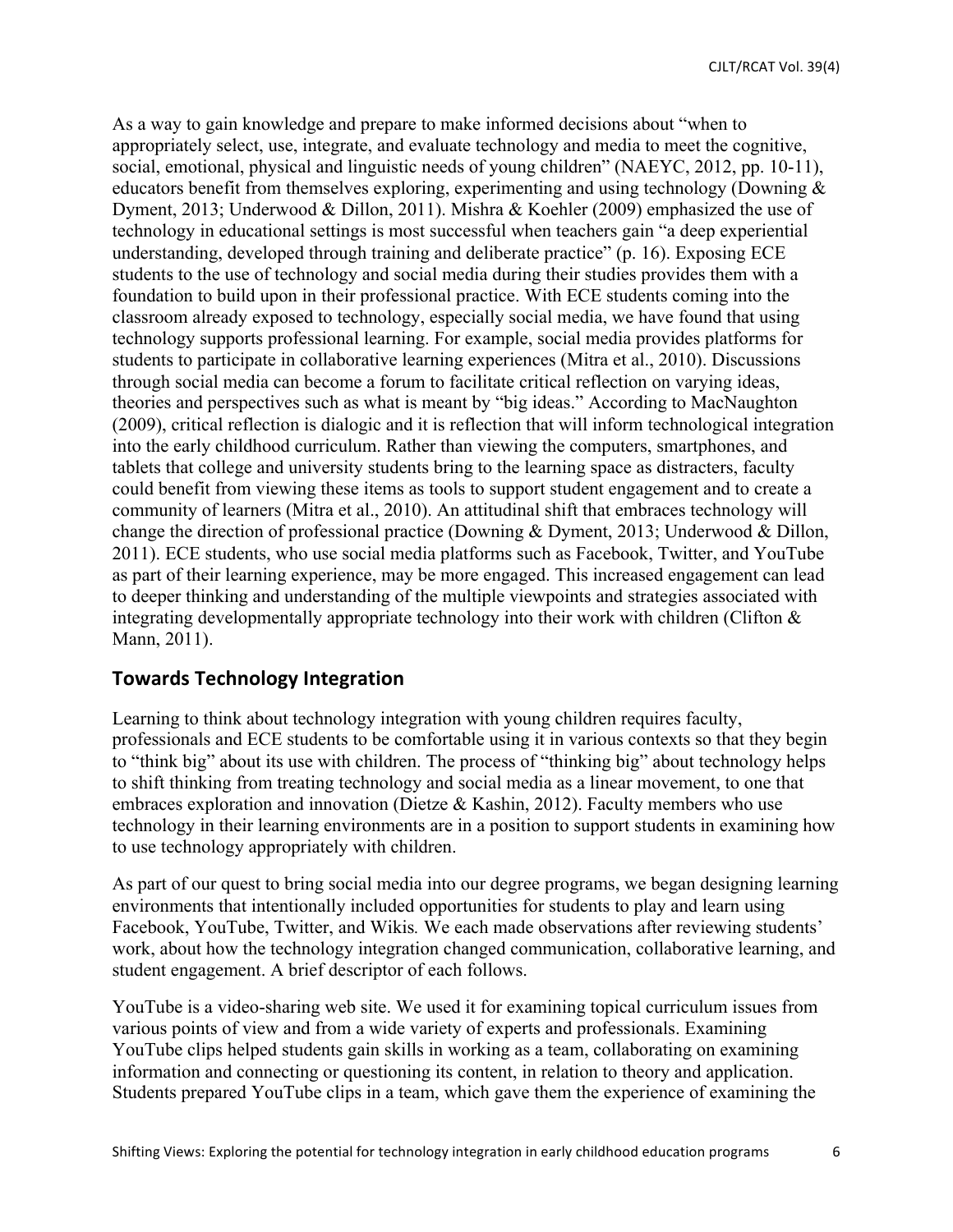theoretical concepts and breaking these concepts down into short messages that would communicate the issue, the research, and how research or a theory informs practice. Creating the story component for the YouTube clip increased the students' communication and negotiation skills, helped them learn collectively and individually, and showed them how to combine creativity with theory and application skills. In presenting the YouTube clips, students exhibited a sense of accomplishment and extensive knowledge about their topics. Clifton and Mann (2011) suggested that using and producing YouTube clips not only increases engagement among learners, it provides them with deep and authentic learning that supports critical thinking. In our case, the process of creating YouTube clips provided students with a deep, integrated, and transformative learning experience (Clifton & Mann, 2011; Mitra, Lewis-Jones, Barrett & Williamson, 2010).

Wiki and Tumblr are micro-blogging social networking web sites that were used for student groups to have discussions on the content of their assigned readings. Asking one another questions and posting their perspectives on the readings helped students gain an understanding of the strengths and weaknesses presented in the articles. This process supported students in completing the readings and in building a learning community, with shared learning goals. We both observed that some students, who had not previously expressed their views in the larger classroom setting, began to have their voices heard. They also increased their contributions to the overall learning situation. They practiced reflection-in-action and reflection-on-action skills and gave feedback to their colleagues. These observations are similar to research findings. For example, research conducted by Chang, Morales-Arroyo, Than, Tun and Wang (2010) and Harsell (2010) indicated that using wikis adds to student retention, the development of communities of learners, and image-building that attracts students, and also increases continuous conversation and the flow of dialogue.

Facebook is one of the more popular social media sites for students, if used productively for purposes other than socializing and electronic game play. Facebook was used to connect two sections of a graduating class within an early childhood education degree program. Establishing a professional Facebook group for students, faculty, and alumni offered participants a place to share information, photos, research surveys, and opportunities for professional learning, employment and post degree programs. Links shared led to dialogue on an array of on early childhood related subjects. The site is a place where announcements are made and good news shared from acceptance to postgraduate programs to positive stories of practice, once employed. This is a professional site with its members engaged in a learning community, offering information, questioning perspectives, seeking advice, and discussing a variety of just-in-time issues that support their professional learning needs.

The second usage of Facebook involved the creation of a page to be visible publicly. Posted on this site were links to research, news items and related information connected to professional knowledge in the early learning sector. Managing these sites led to the realization that having access to professionally-focused information enhanced learning and expanded professional knowledge through the sharing of information. It offered a platform for archiving endless resources that can create active learning for early childhood education students. This real-world assignment offered students experiences in developing a communication strategy that is common in businesses and has similar potential for professionals and students in the early childhood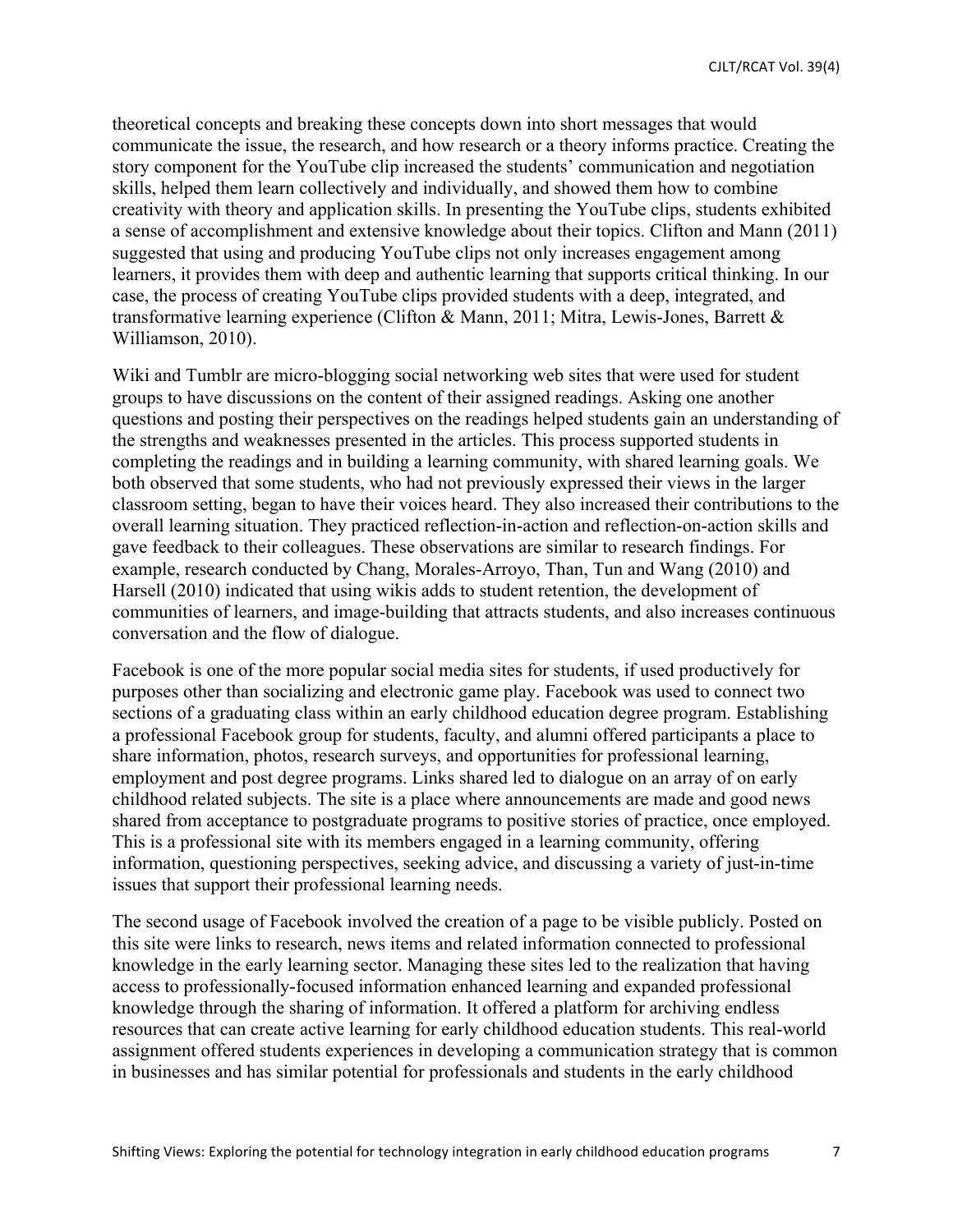sector (Crews & Stitt-Gohdes, 2012). Similar to Junco's (2011) findings, in this situation we noticed an increase in student engagement.

The changing landscape of ideas about children's learning and development and the role of early childhood educators are influenced by demands for increased accountability (MacNaughton, 2009). This requires new ways of accessing information beyond presenter-focused presentations, and moving new theoretical constructs to practice based on self-learning. Facebook as a professional learning strategy advanced discussions, opened up research options, and led to new knowledge development for students. It has gone beyond the classroom and is now influencing their learning as practicing professionals.

Twitter is an online social networking and micro-blogging service. Incorporating Twitter and other blogging options into the learning environment provided students with a real-time stream that supported them in responding to questions or asking questions that may be answered by any member of the learning community. This process was particularly supportive of more reticent students, as it supported them in "finding their voice." Tweets can be used "in the moment" or after giving considerable thought to a comment or question. Similar to the findings of Crews and Stitt-Gohdes (2012), our examination of the tweets created by the students revealed that over time the students became more proficient in formulating clear and concise responses that focused on the key elements of the assignment. The assignment gave students the opportunity to apply their writing to real-world issues within the early childhood education sector (Crews & Stitt-Gohdes, 2012; Tyma, 2011). The level of student engagement, access to a learning community, and depth of learning that students exhibited using Twitter showed how they were connecting new knowledge with their personal experiences (Chang et al., 2010) in ways that were not been observed when using traditional delivery methods, which were presenter-focused rather than learner-directed.

#### **Reflections and Future Directions**

Social media is evolving and so the explorative journey will continue. For example, we are preparing to bring Skype into our learning environments so that students can be connected to various speakers and early learning environments nationally and in the global community. Pinterest is a virtual pin board and forum that will be used to post images related to the practice of early childhood education. It creates a virtual classroom bulletin board and provides opportunities to share images of student's experiences in practice.

Drawing on our observations and reflections on the use of technology and social media, we reflected on how technology and social media influenced our students' learning, our pedagogical position on teaching and learning, and our position that ECE students benefit from exploring research and discussions on how to integrate the use of technology into early learning programs in ways that enhance children's play experiences. We acknowledge that some faculty are incorporating technology into their teaching and learning, but the question remains if we are collectively preparing our graduates to use technology effectively as tools in children's active play? Many questions emerge that could benefit from future research, such as:

• the role that technology and social media currently play in early childhood education programs in higher education;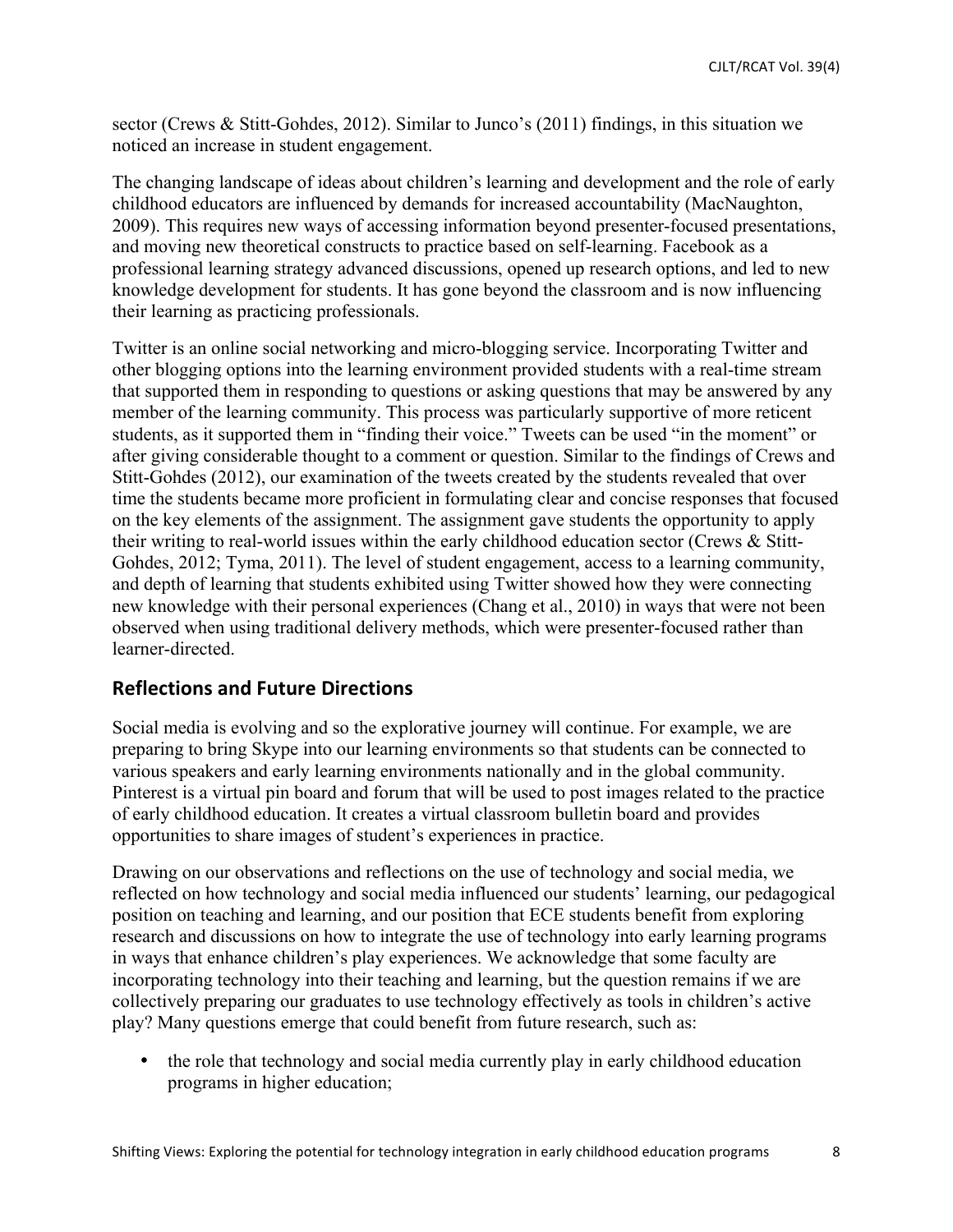- the professional learning required by faculty and early learning professionals to use technology and social media effectively; and
- the perspectives that students have about using technology and social media with children.

With resources becoming available to support technology integration with very young children (Simon & Nemeth, 2012), it will eventually become a professional responsibility to help children become digitally literate (Burnett, 2010). To prepare professionals for this new reality, a collective exploration of these questions from a regional, provincial and national perspective would potentially yield rich data. Analysis could help define the state of integration and identify ways to initiate broader support and acceptance.

## **Conclusion**

Technology will continue to advance and evolve. As educators we have a responsibility to reduce tensions that surrounds children's play and technology. We argue that incorporating technology as a process to support learners in playing with, using, and examining the many uses of technology in various ways and settings, and also using it to facilitate their own learning, can be a starting point. Collectively, ECE faculty and students can explore how to use technology and social media in their own learning environments as they seek ways to enhance children's active play and learning with technology. If technology creates connections between learning in the college or university classroom and is an effective practice with children, it is worthy of further exploration.

#### **References**

- Banaji , S., Burn, A., & Buckingham, D. (2010). The rhetorics of creativity: A literature review  $(2<sup>nd</sup>$  ed.), London: Creativity, Culture and Education.
- Burnett, C. (2010). Technology and literacy in early childhood educational settings: A review of the research. *Journal of Early Childhood Literacy*, *10*(3), 247-270.
- Chang, Y., Morales-Arroyo, M., Than, H., Tun, Z., & Wang, Z. (2010). Collaborative learning in wikis. *Education for Information*, *28*, 291-303.
- Clifton, A., & Mann, C. (2011). Can YouTube enhance student nurse learning? *Nurse Education Today*, *31*, 311-313.
- Crews, T., & Stitt-Gohdes, W. (2012). Incorporating facebook and twitter in a service-learning project in a business communication course. *Business Communication Quarterly*, *75*(1), 76-79.
- Copple, C., & Bredekamp, S. (Eds.) (2009). *Developmentally Appropriate Practice in Early Childhood Programs Serving Children from Birth Through Age 8* (3rd ed). Washington, DC: NAEYC.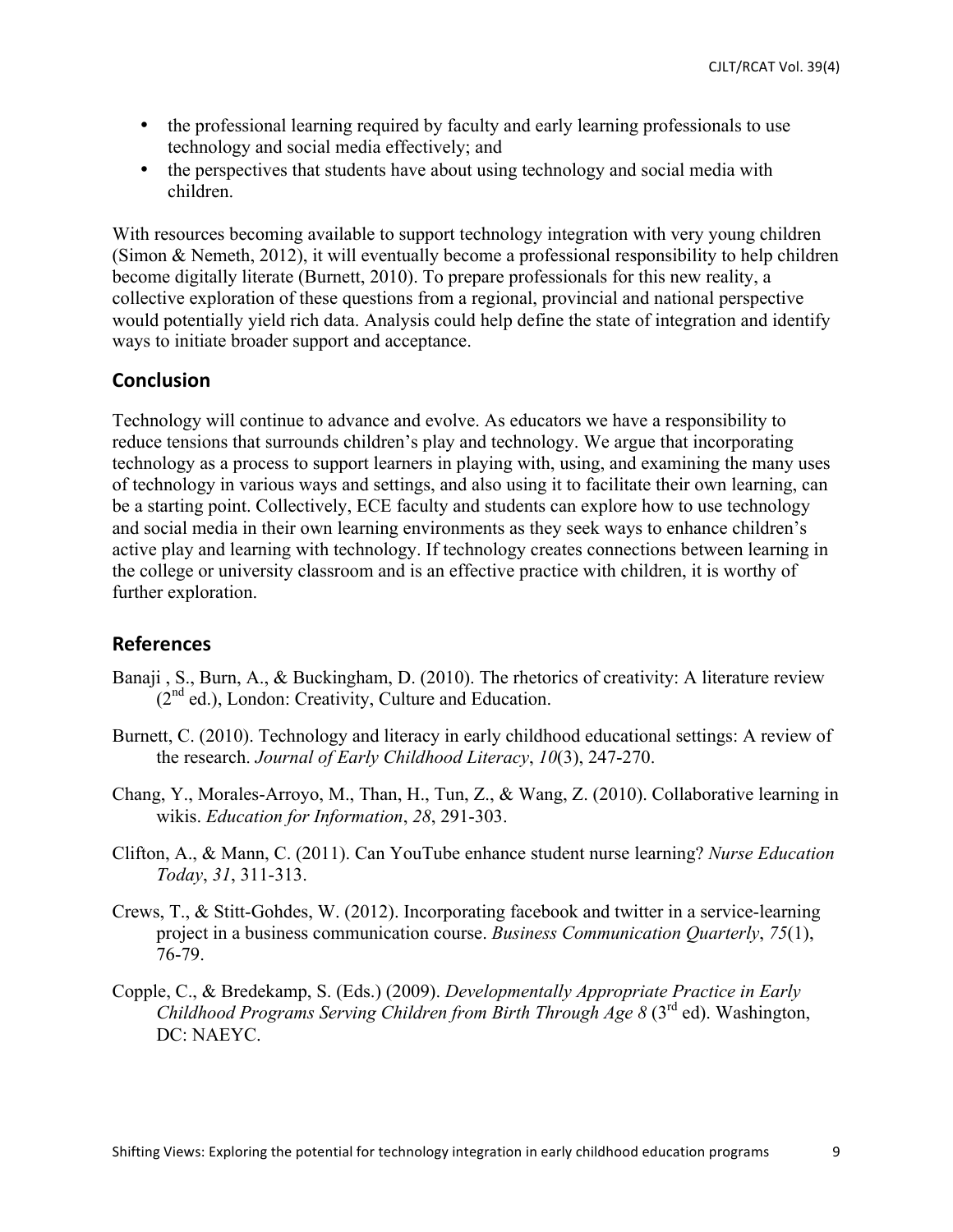- Cordes, C. & Miller, E. (2000). *Fool's gold: A critical look at children and computers.* College Park, MD: The Alliance for Childhood. Retrieved from http://www.alianceforchildhood.net/projects/computers/computers-reports.htm
- Dewey, J. (1938). *Experience and education.* New York: Collier Books.
- Dietze, B. (2006). *Foundations of early childhood education: Learning environments and child care in Canada*. Toronto, ON: Pearson.
- Dietze, B., & Kashin, D. (2012). *Playing and learning in early childhood education*. Toronto, ON: Pearson.
- Downing, J., & Dyment, J. (2013). Teacher educators' readiness, preparation, and perceptions of preparing preservice teachers in a fully online environment: An exploratory study. *The Teacher Educator*, *48*(2), 96-109.
- Doyle, T. (2008). *Helping students learn in a learning centred environment: A guide to facilitating learning in higher education*. Sterling, VA: Stylus Publishing.
- Elkind, D. (2007, November/December). Preschool academics, learning that comes naturally. *The Early Childhood Leaders' Magazine*, *170*, 6-9.
- Gandini, L., Hill, L., Cadwell, L., & Schwall, C. (Eds). (2005). *In the spirit of the studio: Learning from the Atelier of Reggio Emilia*. New York: Teachers College Press.
- Harsell, D. (2010). Wikis in the classroom: Faculty and student perspective. *Journal of Political Science Education*, *6*(3), 310-314.
- Hawkins, D. (2002). *The informed vision: Essay on learning and human nature*. New York: Algora Publishing
- Helsper, E.J., & Eynon, R. (2009) Digital Natives: Where is the evidence? *British Educational Research Journal, 36*(3), 503-520.
- Junco, R. (2011). The relationship between frequency of Facebook use, participation in Facebook activities, and student engagement. *Computers & Education, 58*, 162-171. doi:10.1016/j.compedu.2011.08.004
- Junco, R. & Mastrodicasa, J. (2007). *Connecting to the Net Generation: What higher education professionals need to know about today's students.* Washington, DC: NASPA.
- Laffey, J. (2004). Appropriation, mastery and resistance to technology in early childhood preservice teacher education. *Journal of Research on Technology in Education, 36*(4), 361- 382.
- MacNaughton, G. (2009). *Shaping early childhood: Learners, curriculum and contexts.* Berkshire, UK: Open University Press.
- McCarrick, K. & Xiaoming, L. (2007). Buried treasure: The impact of computer use on children's social, cognitive, language development and motivation. *AACE Journal*, *15*(1), 73-95.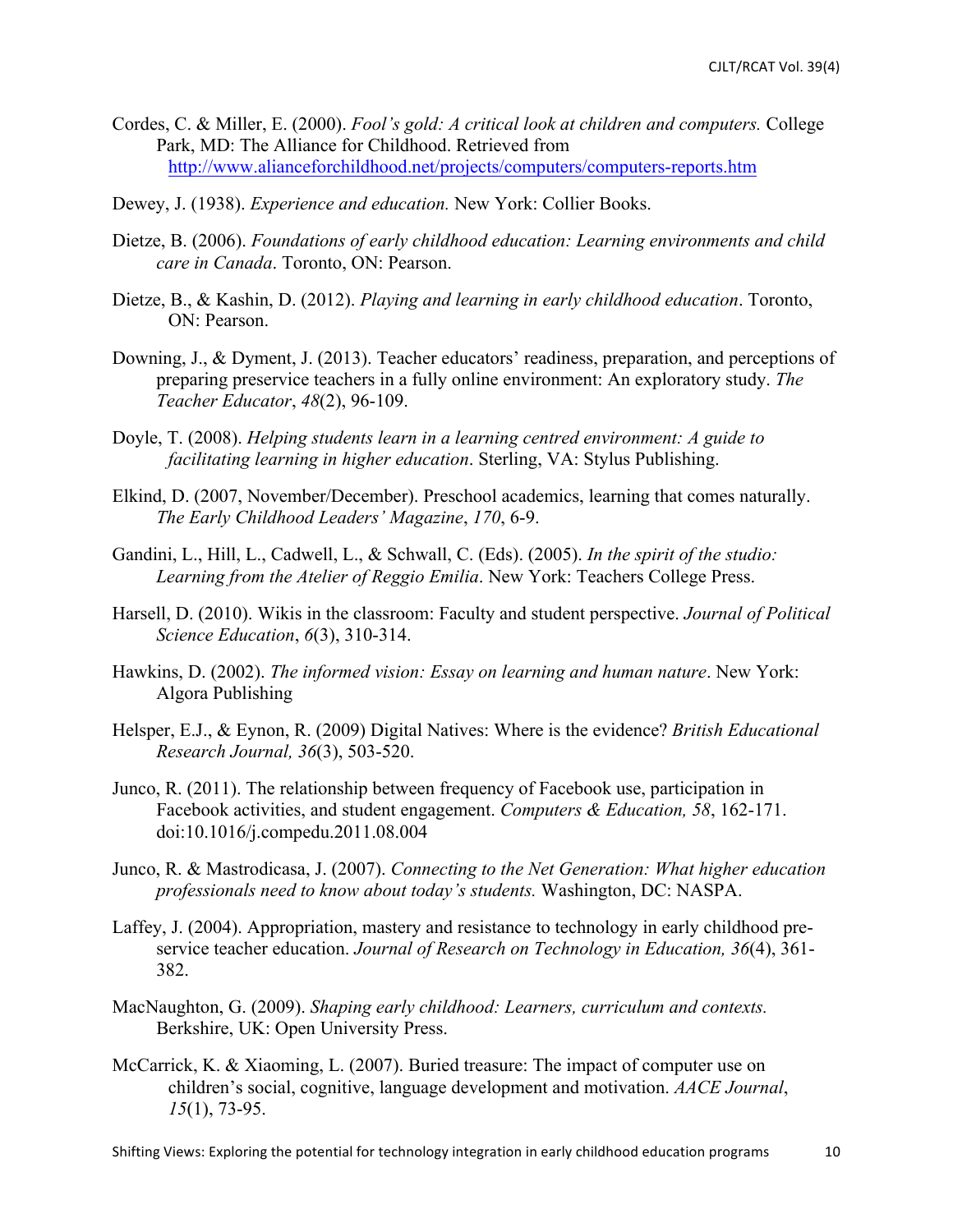- McManis, L., & Gunnewig, S. (2012). Finding the education in educational technology with early learners. *Young Children*, *67*(3), 14-24.
- McNierney, D. (2004). One teacher's odyssey through resistance and fear. *TechTrends, 48*(5), 66-71.
- Mishra, P., & Koehler, M. (2009). Using the TPACK framework: You can have your hot tools and teach with them, too. *Learning & Leading with Technology*, *36*(7), 15-18.
- Mitra, B., Lewin-Jones, J., Barrett, H., & Williamson, S. (2010). The use of video to enable deep thinking. *Research in Post-Compulsory Education*, *15*(4), 405-414.
- NAEYC (2012) *Technology and Interactive Media as Tools in early childhood programs Serving Children from Birth through Age 8.* Joint position statement of the National Association for the Education of Young Children and the Fred Rogers Center for Early Learning and Children's Media at Saint Vincent College, approved January 2012. Retrieved from http://www.naeyc.org/files/naeyc/file/positions/PS\_technology\_WEB2.pdf
- Oppenheimer, T. (2003). *The flickering mind: Saving education from the false promise of technology.* New York, NY: Random House.
- Parnell, W., & Bartlett, J. (2012). iDocument. How smartphones and tablets are changing documentation in preschool and primary classrooms. *Young Children*, *67*(3), 50-57.
- Parikh, M. (2012). Technology and young children. New tools and strategies for teachers and learners. *Young Children*, *67*(3), 10-13.
- Plowman, L., McPake, J., & Stephen, C. (2010). "The technologisation of childhood? Young children and technology in the home." *Children & Society*, *24*(1), 63-74
- Plowman, L., & Stephen, C. (2005). Children, play, and computers in pre-school education. *British journal of educational technology*, *36*(2), 145-157.
- Roblyer, M. D., & Doering, A. H. (2010). Integrating Educational Technology into Teaching  $(5^{th}$ ed.). New York: NY: Allyn & Bacon.
- Scarlett, W. G., Naudeau, S., Salonius-Pasternak, D. E., & Ponte, I. C. (2005). *Children's play*. Thousand Oaks, CA: Sage.
- Shifflet, R., Toledo, C., & Mattoon, C. (2012). Touch tablet surprises. A preschool teacher's story. *Young Children*, *67*(3), 36-41.
- Simon, F., & Nemeth, K. (2012). *Digital decisions. Choosing the right technology tools for early childhood education*. Lewisville, NC: Gryphon House Publishing.
- Singer, D., Golinkoff, R., & Hirsh-Pasek, K. (Eds.) (2006). *Play=learning. How play motivates and enhances children's cognitive and social-emotional growth*. New York, NY: Oxford University Press.